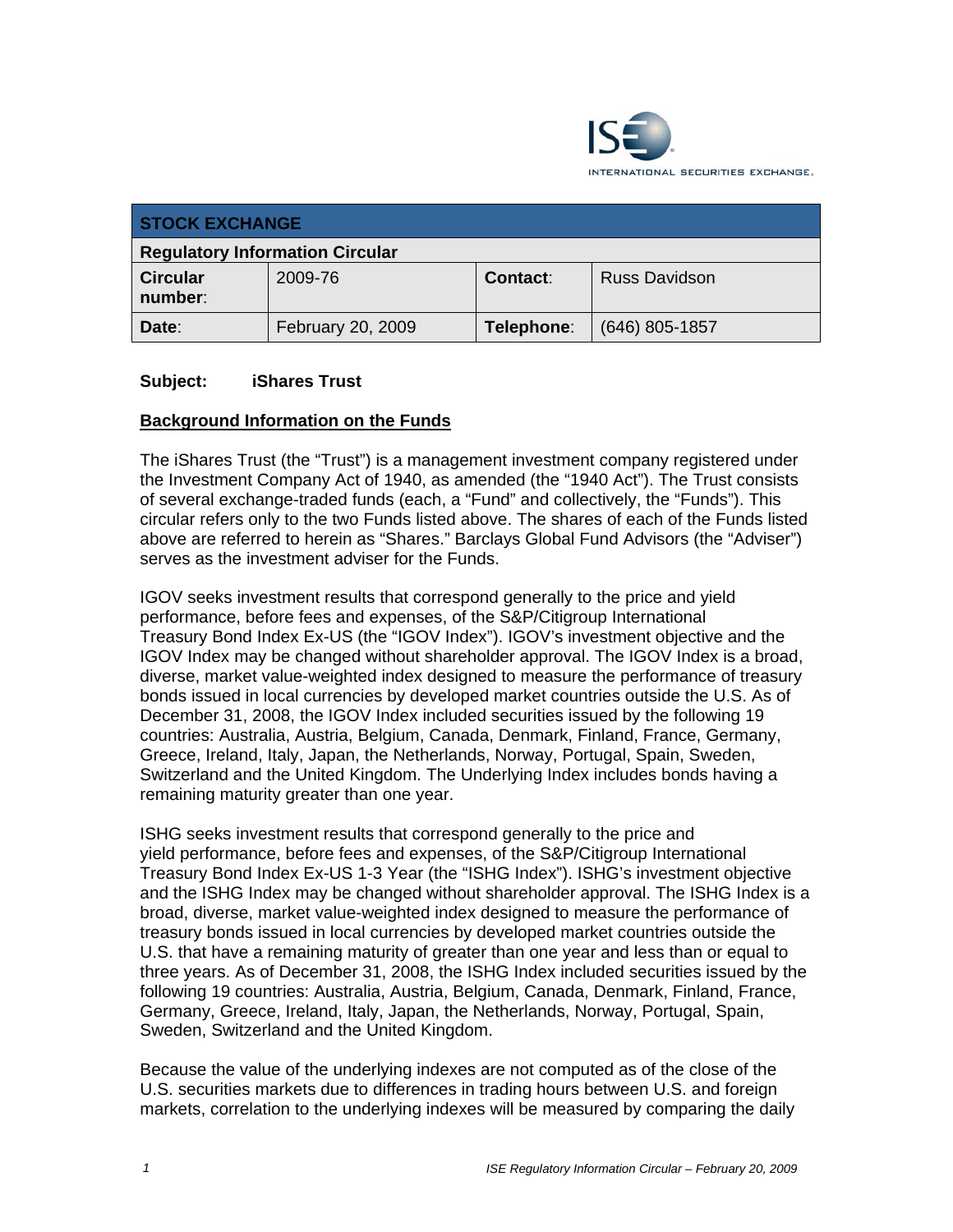change in each Fund's net asset value per share to the performance of one or more U.S. exchange traded securities or instruments that reflect the values of the securities underlying the various indexes as of the close of the U.S. securities markets.

For more information regarding each Fund's investment strategy, please read the prospectus for the Funds.

As described more fully in the Trust's prospectus and Statement of Additional Information ("SAI"), the Funds issue and redeem Shares at net asset value ("NAV") only in large blocks of 100,000 Shares (each block of Shares called a "Creation Unit") or multiples thereof. As a practical matter, only broker-dealers or large institutional investors with creation and redemption agreements (called Authorized Participants) can purchase or redeem these Creation Units. Except when aggregated in Creation Units, the Shares may not be redeemed with the Funds.

Dividends from net investment income, if any, are declared and paid at least annually by each Fund. Distributions of net realized securities gains, if any, generally are declared and paid once a year, but the Trust may make distributions on a more frequent basis for each Fund.

Shares are held in book-entry form, which means that no Share certificates are issued. The Depository Trust Company or its nominee is the record owner of all outstanding Shares of the Funds and is recognized as the owner of all Shares for all purposes.

The NAV per Share for each Fund is computed by dividing the value of the net assets of the Fund (i.e., the value of its total assets less total liabilities) by the total number of Shares outstanding. Expenses and fees are accrued daily and taken into account for purposes of determining NAV. The NAV of each Fund is determined each business day after the close of trading (ordinarily 4:00 p.m., Eastern Time or "ET") of the New York Stock Exchange. Any assets or liabilities denominated in currencies other than the U.S. dollar are converted into U.S. dollars at the current market rates on the date of valuation as quoted by one or more sources.

The registration statement for the Funds describes the various fees and expenses for the Funds' Shares. For a more complete description of the Funds and the underlying indexes, visit the Funds' website at www.ishares.com .

## **Purchases and Redemptions in Creation Unit Size**

BX members are hereby informed that procedures for purchases and redemptions of Shares in Creation Unit Size are described in the Trust's prospectus and SAI, and that Shares are not individually redeemable but are redeemable only in Creation Unit Size aggregations or multiples thereof.

## **Principal Risks**

Interested persons are referred to the discussion in the prospectus for the Funds of the principal risks of an investment in the Funds. These include tracking error risk (factors causing a Fund's performance to not match the performance of its underlying index), market trading risk (for example, trading halts, trading above or below net asset value), investment style risk, sector risk, investment approach risk, non-diversification risk,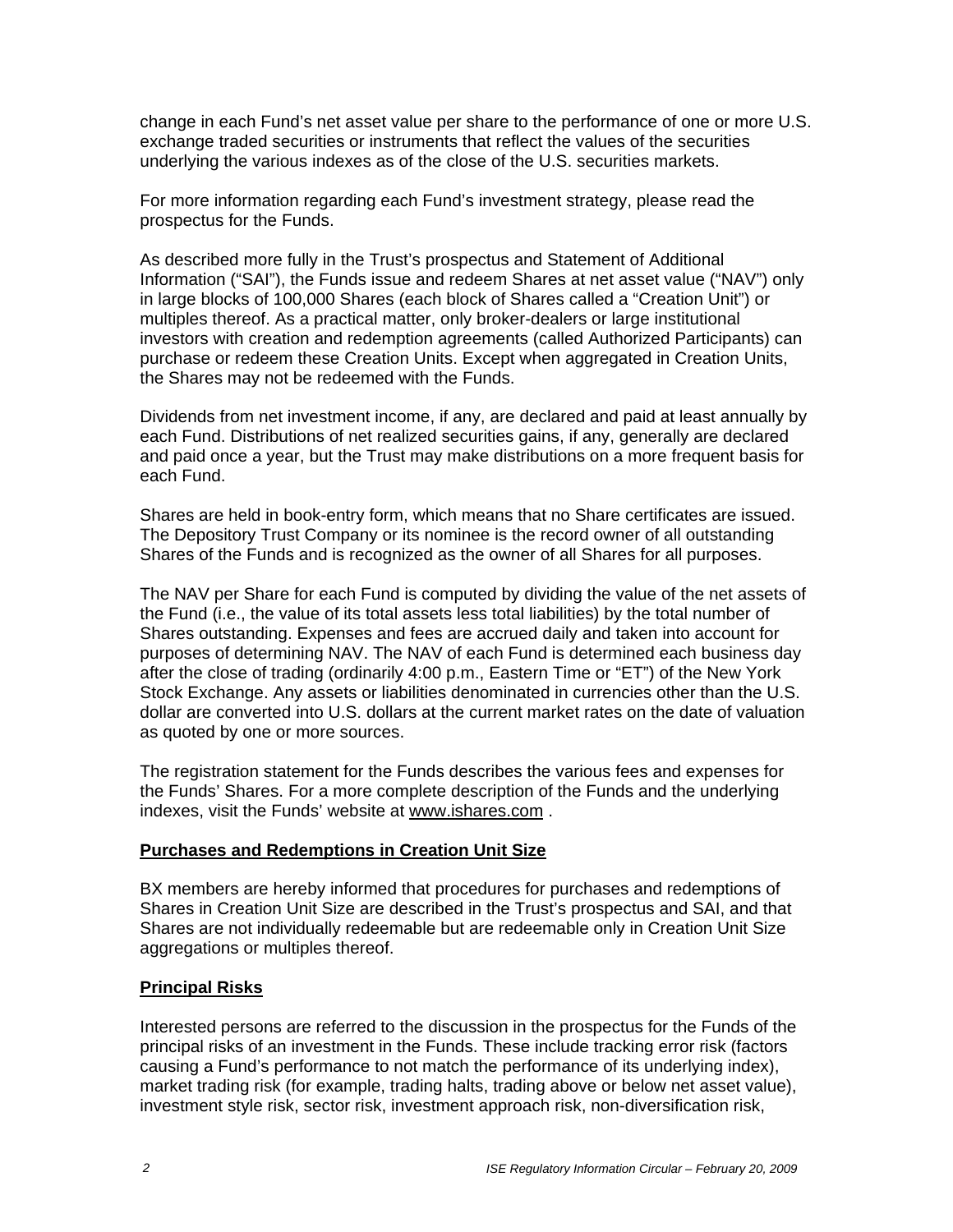issuer-specific risk, management risk, derivatives risk, call risk, high-yield risk, political risk, currency risk, foreign securities risk and sovereign obligations risk.

## **Exchange Rules Applicable to Trading in the Shares**

The Shares are considered equity securities, thus rendering trading in the Shares subject to the Exchange's existing rules governing the trading of equity securities.

### **Trading Hours**

Trading in the shares on ISE is on a UTP basis and is subject to ISE equity trading rules. The shares will trade from 8:00 a.m. until 8:00 p.m. Eastern Time. Equity EAMs trading the shares during the Extended Market Sessions are exposed to the risk of the lack of the calculation or dissemination of underlying index value or intraday indicative value ("IIV"). For certain derivative securities products, an updated underlying index value or IIV may not be calculated or publicly disseminated in the Extended Market hours. Since the underlying index value and IIV are not calculated or widely disseminated during Extended Market hours, an investor who is unable to calculate implied values for certain derivative securities products during Extended Market hours may be at a disadvantage to market professionals.

#### **Trading Halts**

ISE will halt trading in the Shares of a Trust in accordance with ISE Rule 2101(a)(2)(iii). The grounds for a halt under this Rule include a halt by the primary market because it stops trading the Shares and/or a halt because dissemination of the IIV or applicable currency spot price has ceased, or a halt for other regulatory reasons. In addition, ISE will stop trading the Shares of a Trust if the primary market de-lists the Shares.

#### **Delivery of a Prospectus**

Pursuant to federal securities laws, investors purchasing Shares must receive a prospectus prior to or concurrently with the confirmation of a transaction. Investors purchasing Shares directly from the Fund (by delivery of the Deposit Amount) must also receive a prospectus.

Prospectuses may be obtained through the Distributor or on the Fund's website. The Prospectus does not contain all of the information set forth in the registration statement (including the exhibits to the registration statement), parts of which have been omitted in accordance with the rules and regulations of the SEC. For further information about the Fund, please refer to the Trust's registration statement.

#### **Exemptive, Interpretive and No-Action Relief Under Federal Securities Regulations**

The SEC has issued exemptive, interpretive or no-action relief from certain provisions of rules under the Securities Exchange Act of 1934 (the "Act") regarding trading in the above mentioned exchange-traded Funds.

#### **Regulation M Exemptions**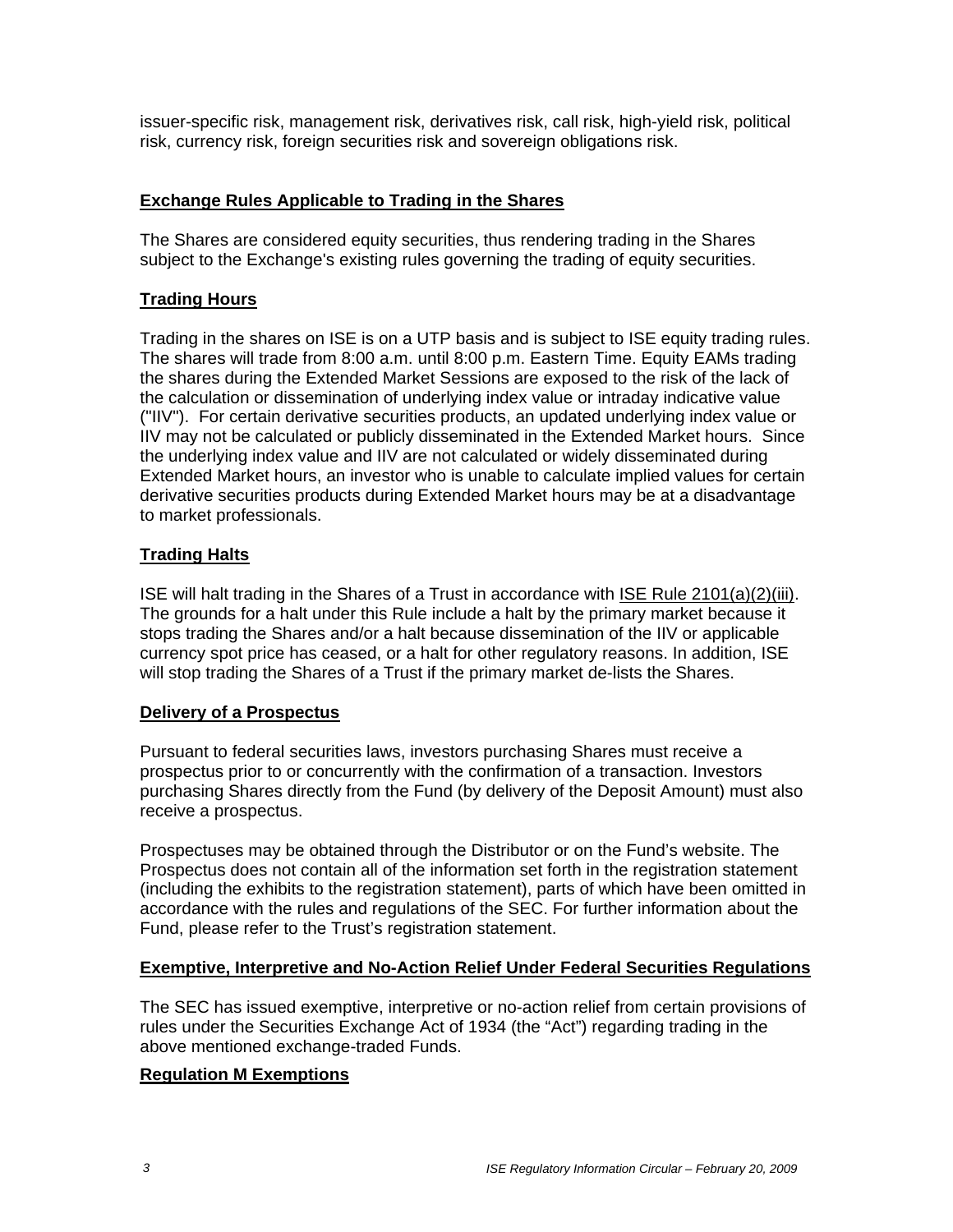Generally, Rules 101 and 102 of Regulation M prohibit any "distribution participant" and its "affiliated purchasers" from bidding for, purchasing, or attempting to induce any person to bid for or purchase any security which is the subject of a distribution until after the applicable restricted period, except as specifically permitted in Regulation M. The provisions of the Rules apply to underwriters, prospective underwriters, brokers, dealers, and other persons who have agreed to participate or are participating in a distribution of securities.

The SEC has granted an exemption from Rule 101 under Regulation M to permit persons participating in a distribution of shares of the above-mentioned Funds to engage in secondary market transactions in such shares during their participation in such a distribution. In addition, the SEC has granted relief under Regulation M to permit persons who may be deemed to be participating in the distribution of Shares of the above-mentioned Funds (i) to purchase securities for the purpose of purchasing Creation Unit Aggregations of Fund Shares and (ii) to tender securities for redemption in Creation Unit Aggregations. Further, the SEC has clarified that the tender of Fund Shares to the Funds for redemption does not constitute a bid for or purchase of any of the Funds' securities during the restricted period of Rule 101. The SEC has also granted an exemption pursuant to paragraph (e) of Rule 102 under Regulation M to allow the redemption of Fund Shares in Creation Unit Aggregations during the continuous offering of Shares.

## **Customer Confirmations for Creation or Redemption of Fund Shares (SEC Rule 10b-10)**

Broker-dealers who handle purchases or redemptions of Fund Shares in Creation Unit size for customers will be permitted to provide such customers with a statement of the number of Creation Unit Aggregations created or redeemed without providing a statement of the identity, number and price of shares of the individual securities tendered to a Fund for purposes of purchasing Creation Unit Aggregations ("Deposit Securities") or the identity, number and price of shares to be delivered by the Trust for the Fund to the redeeming holder ("Redemption Securities"). The composition of the securities required to be tendered to the Fund for creation purposes and of the securities to be delivered on redemption will be disseminated each business day and will be applicable to requests for creations or redemption, as the case may be, on that day. This exemptive relief under Rule 10b-10 with respect to creations and redemptions is subject to the following conditions:

- 1) Confirmations to customers engaging in creations or redemptions must state that all information required by Rule 10b-10 will be provided upon request;
- 2) Any such request by a customer for information required by Rule 10b-10 will be filed in a timely manner, in accordance with Rule 10b-10(c);
- 3) Except for the identity, number and price of shares of the component securities of the Deposit Securities and Redemption Securities, as described above, confirmations to customers must disclose all other information required by Rule 10b-10(a).

## **SEC Rule 14e-5**

An exemption from Rule 14e-5 has been granted to permit any person acting as a dealer-manager of a tender offer for a component security of a Fund (1) to redeem Fund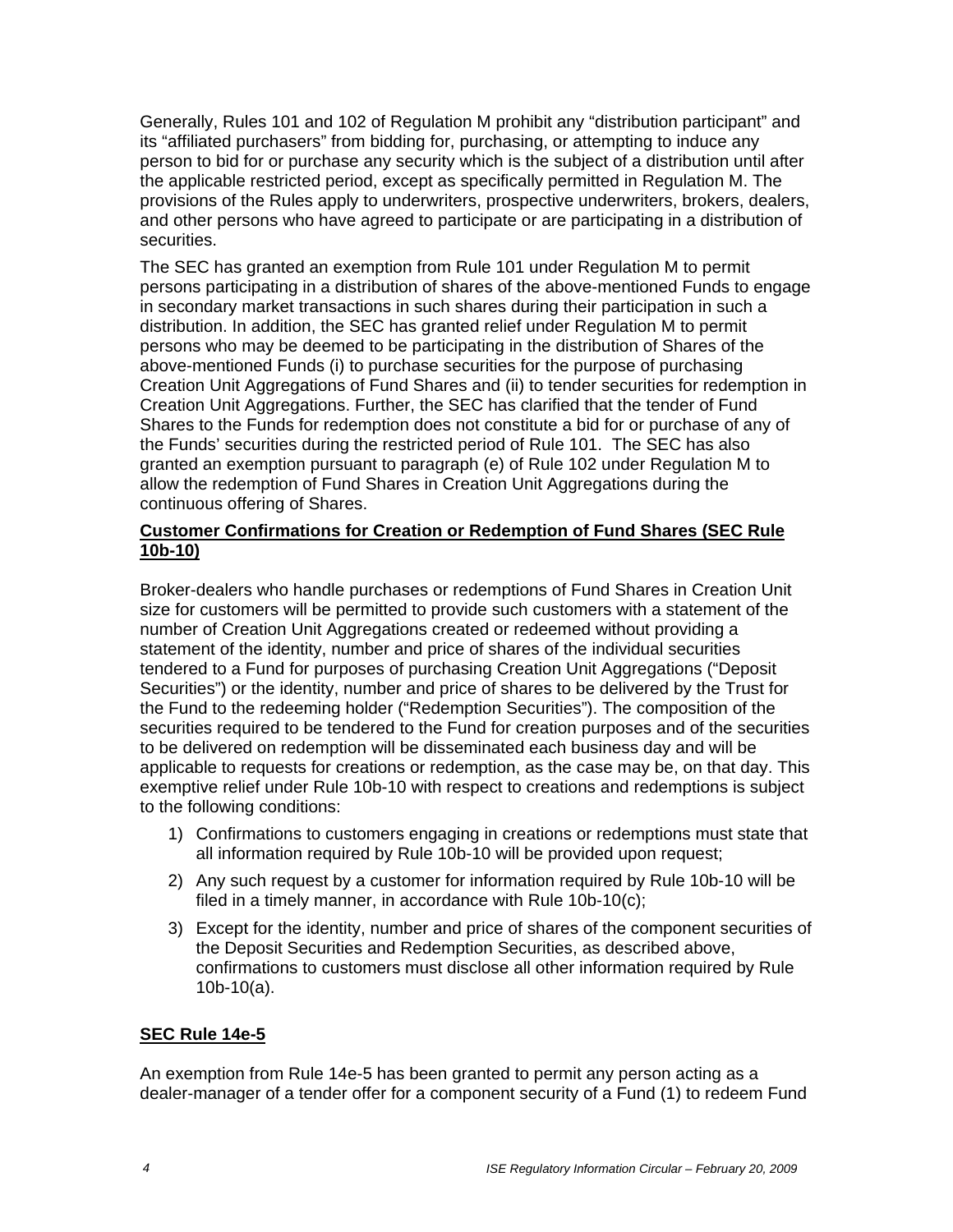Shares in Creation Unit Aggregations from the issuer that may include a security subject to such tender offer and (2) to purchase Fund Shares during such tender offer. In addition, a no-action position has been taken under Rule 14e-5 if a broker-dealer acting as a dealer-manager of a tender offer for a security of a Fund purchases or arranges to purchase such securities in the secondary market for the purpose of tendering such securities to purchase one or more Creation Unit Aggregations of Shares, if made in conformance with the following:

- 1) such bids or purchases are effected in the ordinary course of business, in connection with a basket of 20 or more securities in which any security that is the subject of a distribution, or any reference security, does not comprise more than 5% of the value of the basket purchased; or
- 2) purchases are effected as adjustments to such basket in the ordinary course of business as a result of a change in the composition of the underlying index; and
- 3) such bids or purchases are not effected for the purpose of facilitating such tender offer.

# **Section 11(d)(1); SEC Rules 11d1-1 and 11d1-2**

Section 11(d)(1) of the Act generally prohibits a person who is both a broker and a dealer from effecting any transaction in which the broker-dealer extends credit to a customer on any security which was part of a new issue in the distribution of which he participated as a member of a selling syndicate or group within thirty days prior to such transaction. The SEC has clarified that Section 11(d)(1) does not apply to broker-dealers that are not Authorized Participants (and, therefore, do not create Creation Unit Aggregations) that engage in both proprietary and customer transactions in Shares of the Fund in the secondary market, and for broker-dealer Authorized Participants that engage in creations of Creation Unit Aggregations. This relief is subject to specific conditions, including the condition that such broker-dealer (whether or not an Authorized Participant) does not, directly or indirectly, receive from the fund complex any payment, compensation or other economic incentive to promote or sell the Shares of a Fund to persons outside the fund complex, other than non-cash compensation permitted under NASD Rule 2830(l)(5)(A), (B) or (C). (See letter from Catherine McGuire, Chief Counsel, SEC Division of Market Regulation, to Securities Industry Association, Derivative Products Committee, dated November 21, 2005.) The SEC also has taken a no-action position under Section 11(d)(1) of the Act that broker-dealers may treat Shares of a Fund, for purposes of Rule 11d1-2, as "securities issued by a registered open-end investment company as defined in the Investment Company Act" and thereby extend credit or maintain or arrange for the extension or maintenance of credit on Shares that have been owned by the persons to whom credit is provided for more than 30 days, in reliance on the exemption contained in the rule.

# **SEC Rule 15c1-5 and 15c1-6**

The SEC has taken a no-action position with respect to Rule 15c1-5 and Rule 15c1-6 as to the required disclosure of control by a broker or dealer with respect to creations and redemptions of Fund Shares and secondary market transactions therein. (See letter from Catherine McGuire, Chief Counsel, SEC Division of Market Regulation, to Securities Industry Association, Derivative Products Committee, dated November 21, 2005.)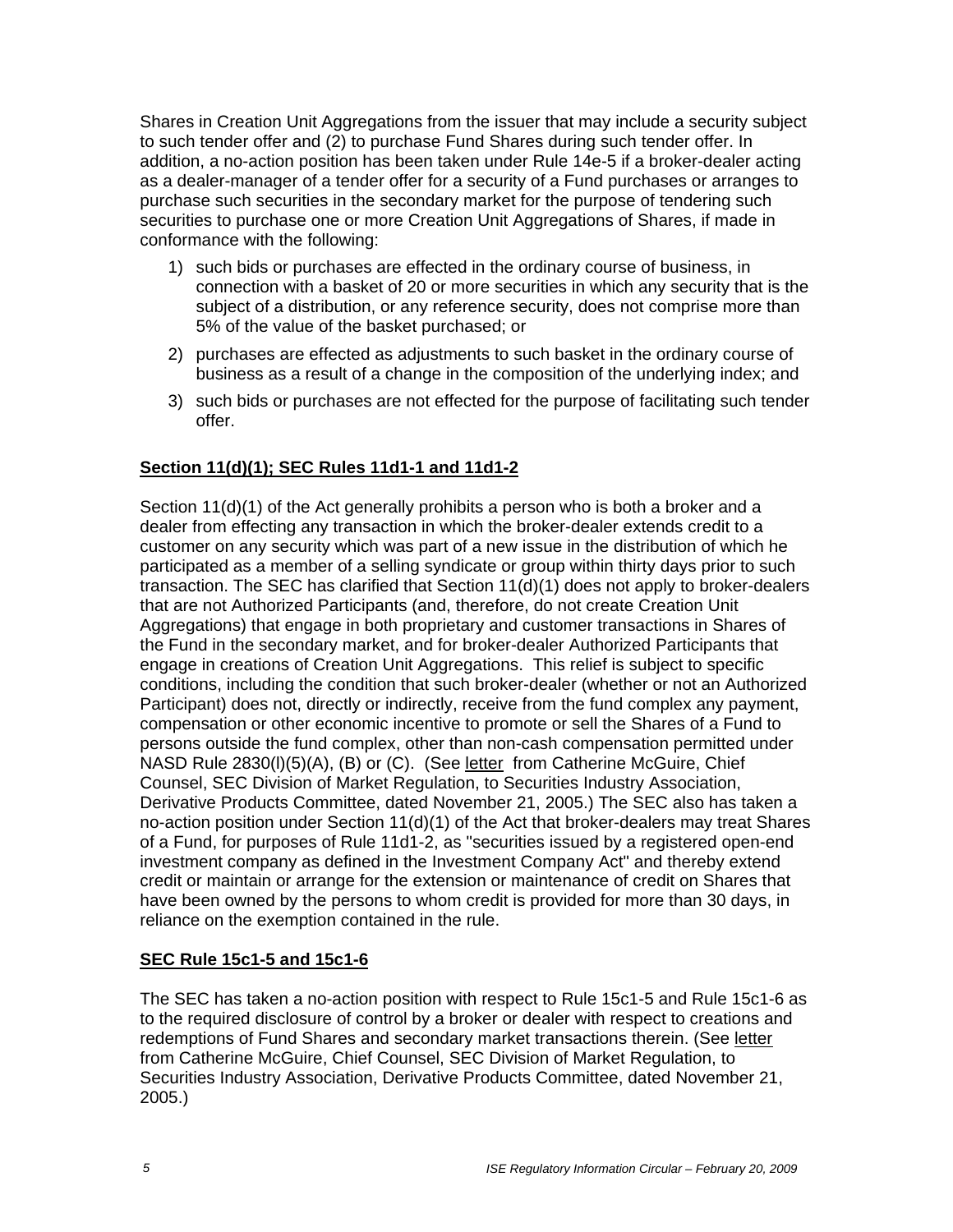**This Regulatory Information Circular is not a statutory Prospectus. Equity EAMs should consult the Trust's Registration Statement, SAI, Prospectus and the Fund's website for relevant information.**